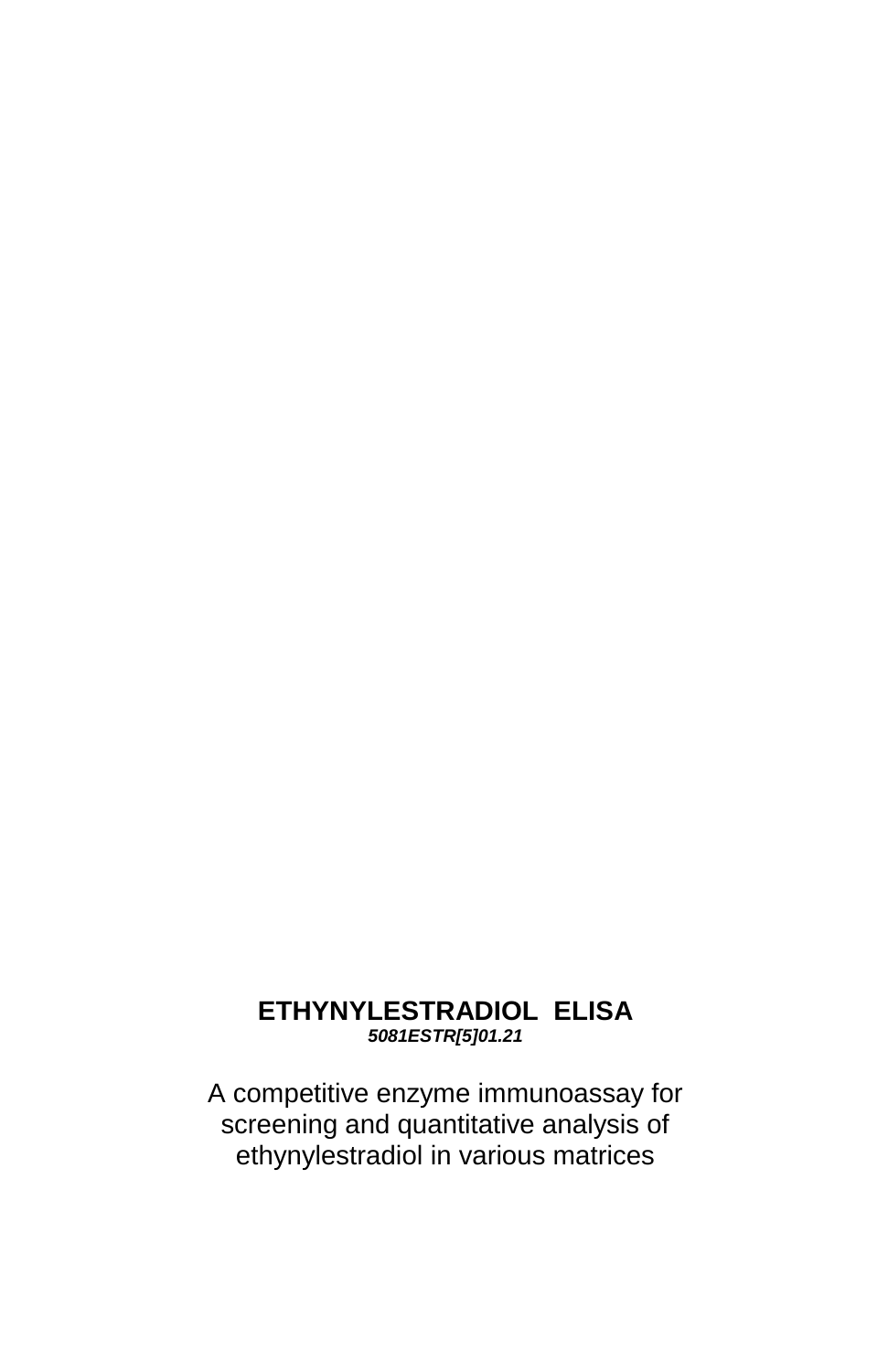# **EUROPROXIMA ETHYNYLESTRADIOL ELISA**

## **A competitive enzyme immunoassay for screening and quantitative analysis of ethynylestradiol in various matrices**

# TABLE OF CONTENTS

## PAGE:

| $\mathbf{1}$ .                                           |    |
|----------------------------------------------------------|----|
| 2.                                                       |    |
| 3.                                                       |    |
| 4.                                                       |    |
| 5.                                                       |    |
| Equipment and materials required but not provided5<br>6. |    |
| 7.                                                       |    |
| 8.                                                       |    |
| 9.                                                       |    |
| 10.                                                      |    |
| 11                                                       |    |
| 12.                                                      | 14 |
| 13.                                                      |    |
| 14.                                                      |    |

The quality management system of R-Biopharm Nederland B.V. is ISO 9001:2015 certified

5081ESTR[5]01.21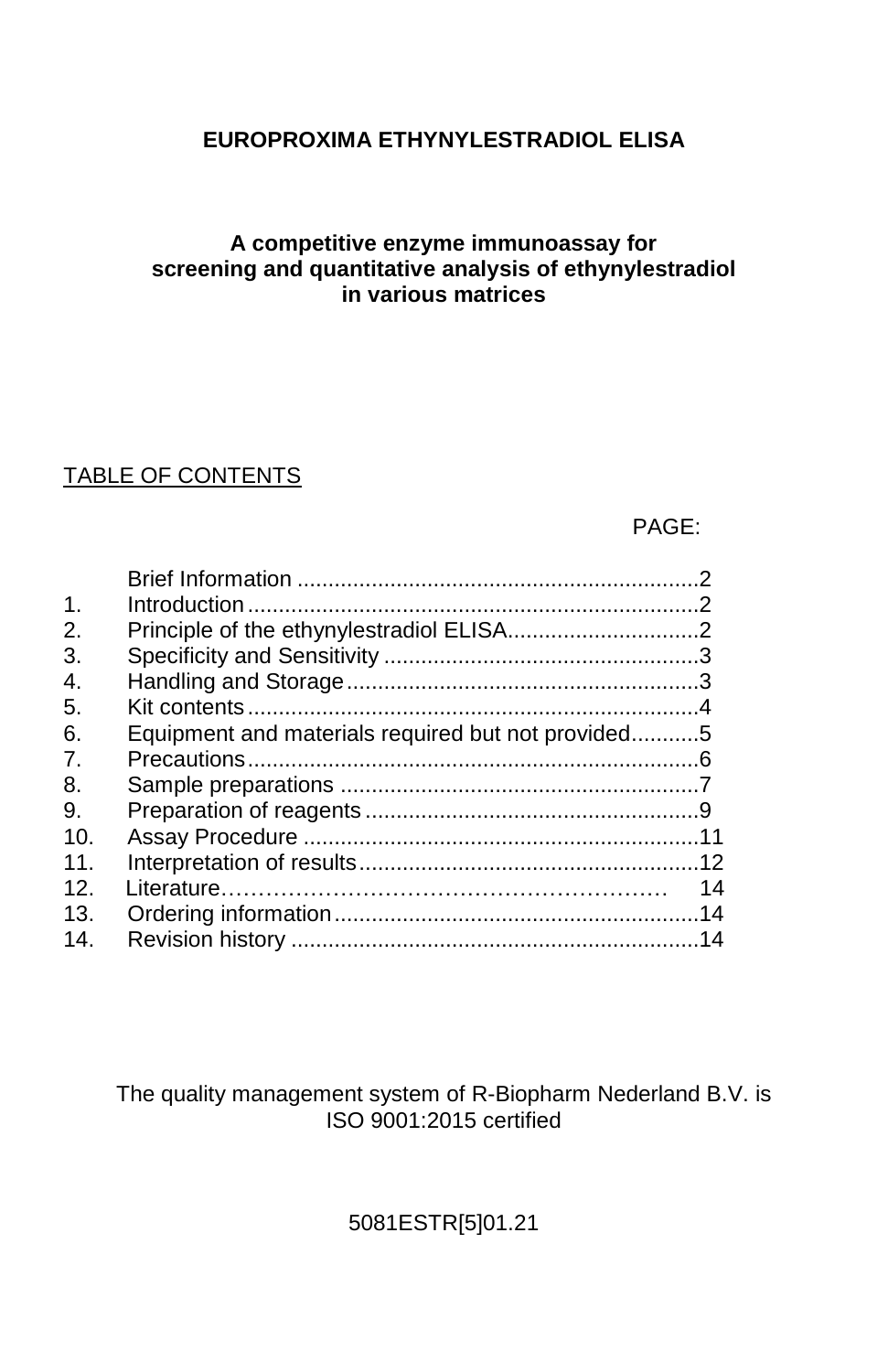### **BRIEF INFORMATION**

The ethynylestradiol ELISA is a competitive enzyme immunoassay for measurement of the concentration of ethynylestradiol. With this ELISA-kit 96 analyses can be performed. Samples and standards are measured in duplicate which means that a total of 40 samples can be analyzed.

The ELISA kit contains all reagents to perform the assay. Reagents for sample preparation are not included in the kit.

### **1. INTRODUCTION**



Chemical structure of ethynylestradiol

Ethynylestradiol is a synthetic alkylated estradiol with a 17α-ethynyl substitution. It has high estrogenic potency when administered orally and is often used as the estrogenic component in oral contraceptives.

### **2. PRINCIPLE OF THE ETHYNYLESTRADIOL ELISA**

The microtiter plate based ethynylestradiol ELISA consists of one precoated plate (12 strips, 8 wells each). Antibody, Horseradish peroxidase (-HRP) labeled ethynylestradiol and standard solution or sample are added to wells. Free ethynylestradiol from the samples or standards and ethynylestradiol-HRP conjugate compete for the specific antibody binding sites (competitive enzyme immunoassay).

After an incubation step of 2 hours the non-bound reagents are removed in a washing step. The amount of bound ethynylestradiol-HRP conjugate is visualized by the addition of a substrate/chromogen solution (H<sub>2</sub>O<sub>2</sub>/TMB). Bound ethynylestradiol-HRP conjugate transforms the colourless chromogen into a coloured product.

The substrate reaction is stopped by the addition of sulfuric acid. The colour intensity is measured photometrically at 450 nm. The optical density is inversely proportional to the ethynylestradiol concentration in the sample.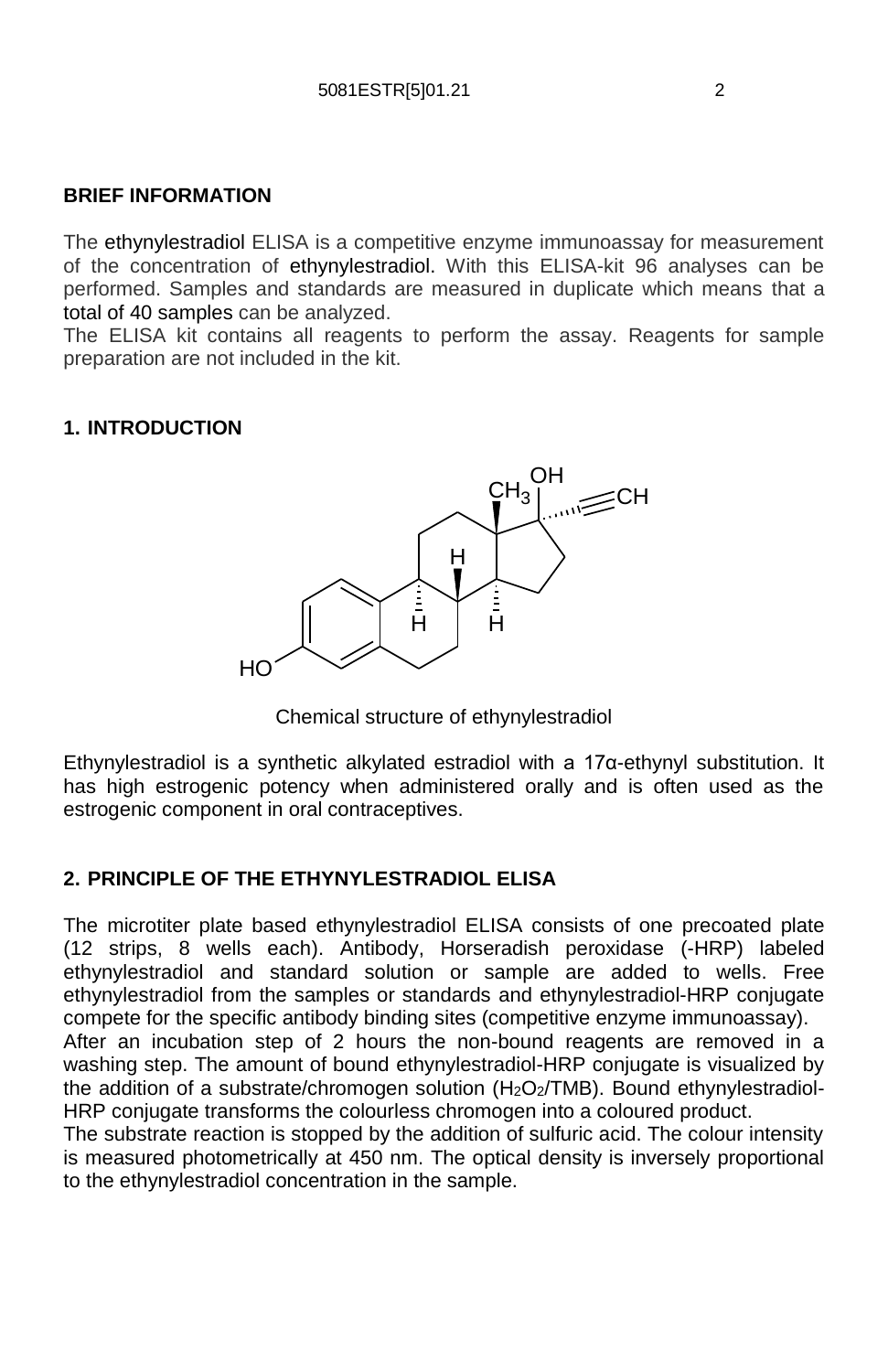## **3. SPECIFICITY AND SENSITIVITY**

The ethynylestradiol ELISA utilizes antibodies raised in rabbit against protein conjugated ethynylestradiol. The reactivity pattern of the antibody is: Cross-reactivity:

| Ehynylestradiol            | 100%       |
|----------------------------|------------|
| Norethindrone              | 90%        |
| Norethandrolone            | 46%        |
| 17 <sub>B</sub> -Estradiol | 0.4%       |
| Diethylstilbestrol         | $< 0.01\%$ |
| Estrone                    | $< 0.01\%$ |

The cross-reactivities are determined in a buffer system. The reported values may be different in samples due to matrix effects.

The test cannot discriminate between analytes and cross-reactive substances

The Limit of detection (LOD) and the detection capability (CCβ) are determined under optimal conditions. Cut-off criteria need critical consideration.

| Matrix            | Procedure | LOD (ppb) | $CC\beta$ (ppb) |
|-------------------|-----------|-----------|-----------------|
| Tissue            | 8.1       | 0.18      | 0.2             |
| <b>Tissue SPE</b> | 8.2       | 0.07      | 0.2             |
| Plasma and Serum  | 8.3       | 0.14      | 0.5             |
| Urine SPE         | 8.4       | 0.33      | 0.5             |

If the sample is found to be non-compliant, the results shall be verified by re-analysis of the sample using a confirmatory method.

## **4. HANDLING AND STORAGE**

- Kit and kit components should be stored at 2°C to 8°C in a dark place. For repeated use store kit components as specified under chapter 9.
- After the expiry date of the kit and/or components has passed, no further quality guarantee is valid.
- Bring all kit components including the microtiter plate to ambient (room) temperature before use.
- Dilute the kit components immediately before use, but after the components are brought to ambient temperature.
- Avoid condensation in the wells of the plate. Bring the sealed plate to ambient temperature before opening the plate sealing.
- The substrate chromogen solution can be stored in a refrigerator (2°C to 8°C) until the expiry date stated on the label.
- Exposure of the chromogen solution to light should be avoided.

Degeneration of the reagents may have occurred when the following phenomena are observed:

- A blue colouring of the chromogen solution before transferring it into the wells.
- A weak or no colour reaction in the zero standard wells (E450nm < 0.8).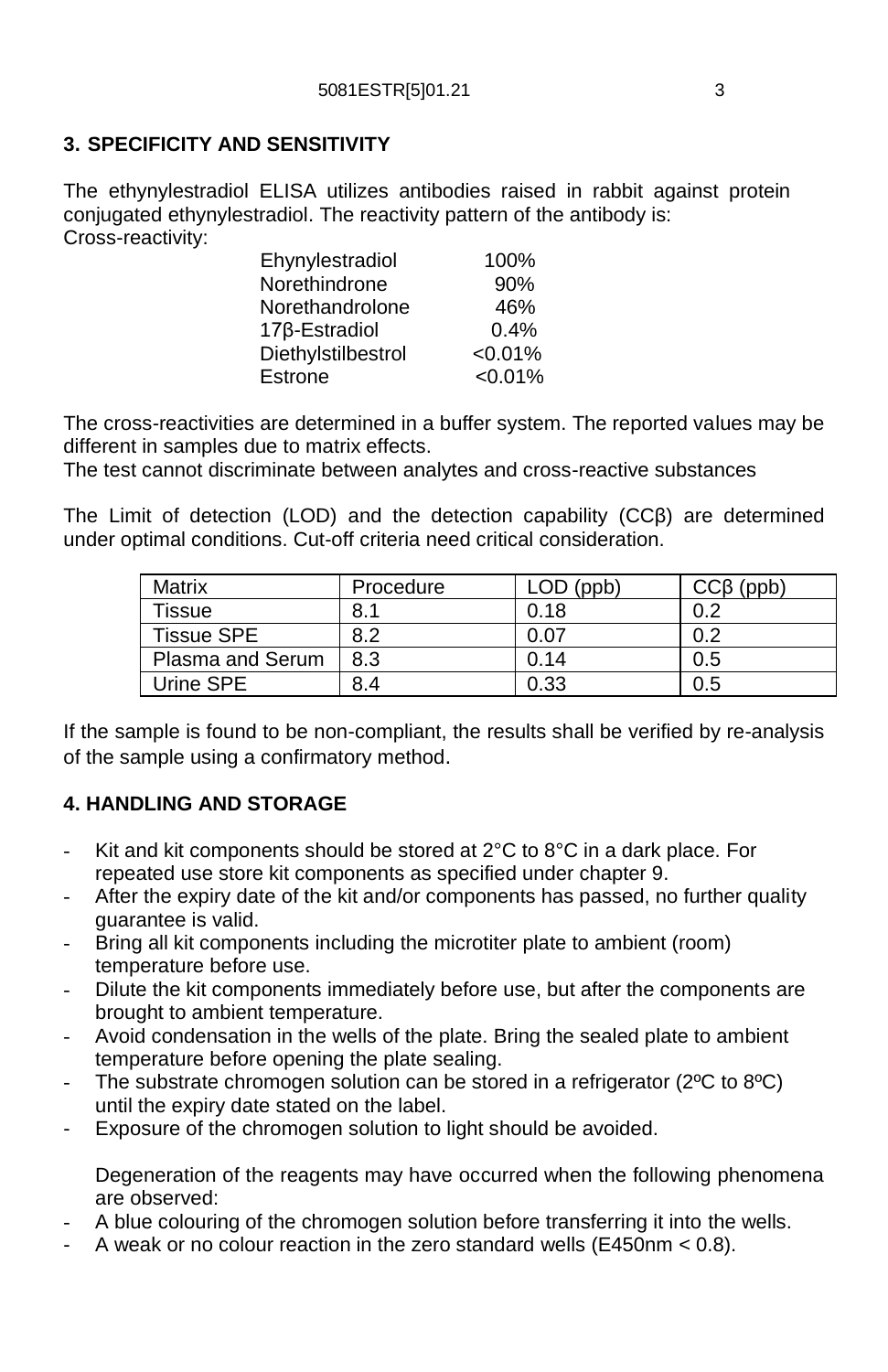## **5. KIT CONTENTS**

### Manual

One sealed (96-wells) microtiter plate (12 strips, 8 wells each), coated with antibody. Plate is ready-to-use.

Position of the reagents in the kit. For preparation of the reagents see Chapter 9.



- 1. **Dilution buffer** (30 ml, 10x concentrated)
- 2. **Rinsing buffer** (30 ml, 20x concentrated)
- 3. **Substrate solution** (12 ml, ready-to-use)
- 4. **Stop solution** (15 ml, ready-to-use)
- 5. Not in use
- 6. Not in use
- 7. Not in use
- 8. **Conjugate solution** (100 µl; 100x concentrated)
- 9. Not in use
- 10. **Antibody solution** (100 µl; 100x concentrated)
- 11. Not in use
- 12. Not in use
- 13. **Zero Standard Solution** (2 ml, Ready-to-use)
- 14. **Standard solution 1** (1 ml, Ready-to-use) **0.02 ng/ml**
- 15. **Standard solution 2** (1 ml, Ready-to-use) **0.05 ng/ml**
- 16. **Standard solution 3** (1 ml, Ready-to-use) **0.10 ng/ml**
- 17. **Standard solution 4** (1 ml, Ready-to-use) **0.25 ng/ml**
- 18. **Standard solution 5** (1 ml, Ready-to-use) **1.0 ng/ml**
- 19. **Standard solution 6** (1 ml, Ready-to-use) **2.0 ng/ml**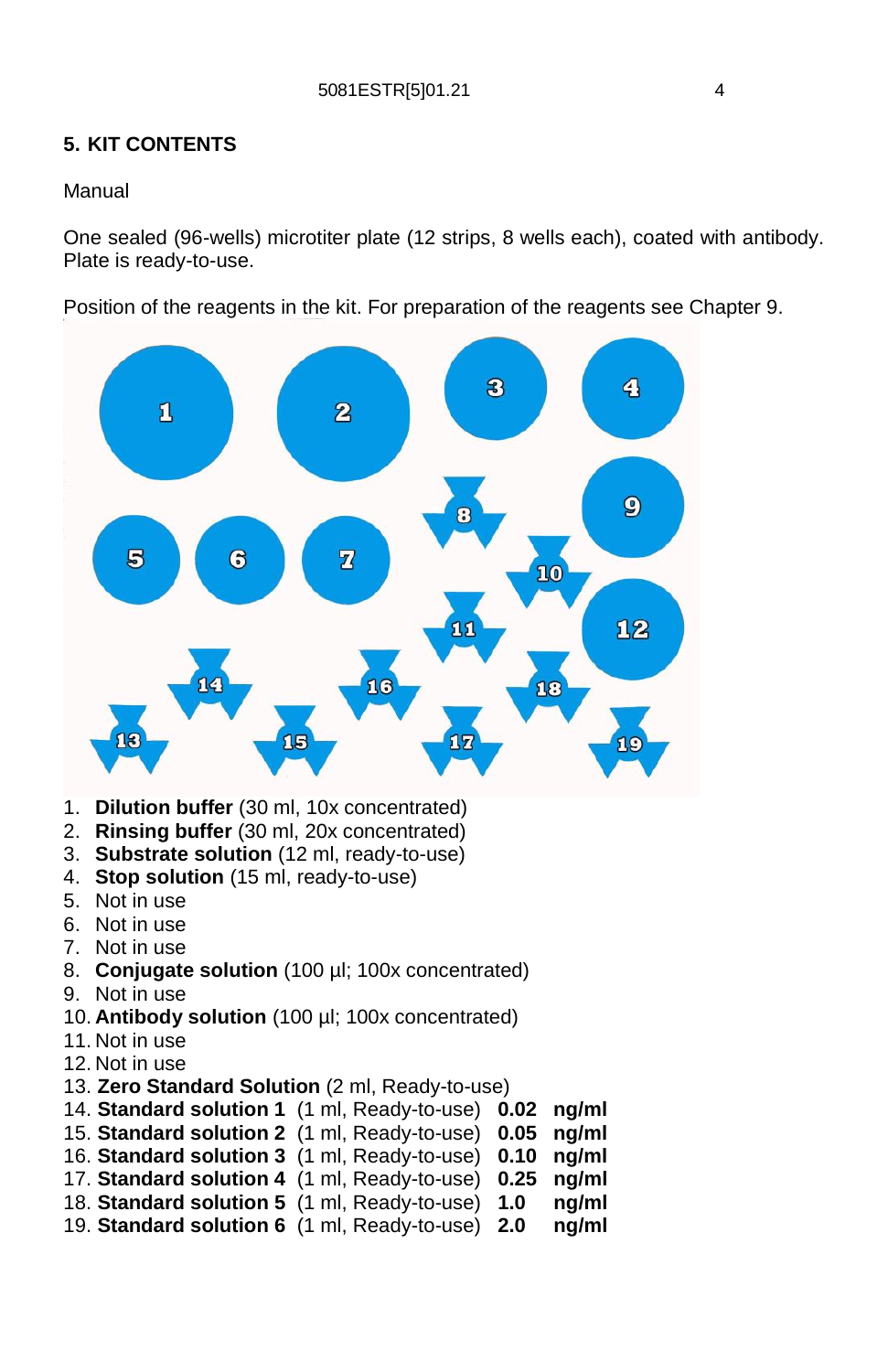## **6. EQUIPMENT AND MATERIALS REQUIRED BUT NOT PROVIDED**

- Scales and weighing vessels
- Gloves
- Evaporation equipment
- Fume hood
- Incubator 55°C
- Homogeniser (vortex, mixer)
- Centrifuge (2000 x g)
- Automated microtiter plate washer or 8-channel micropipette 100 300 µl
- Microtiter plate shaker
- Microtiter plate reader with 450 nm filter
- Micropipettes, 100 1000 µl
- Multipipette with 2.5 ml combitips
- 4 ml glass tubes
- 20 ml glass tubes
- Methanol 100%
- Ethylacetate
- Tert-butyl-methylether
- Petroleum ether
- SPE C18 100 mg/column
- Helix Pomatia juice
- Sodium acetate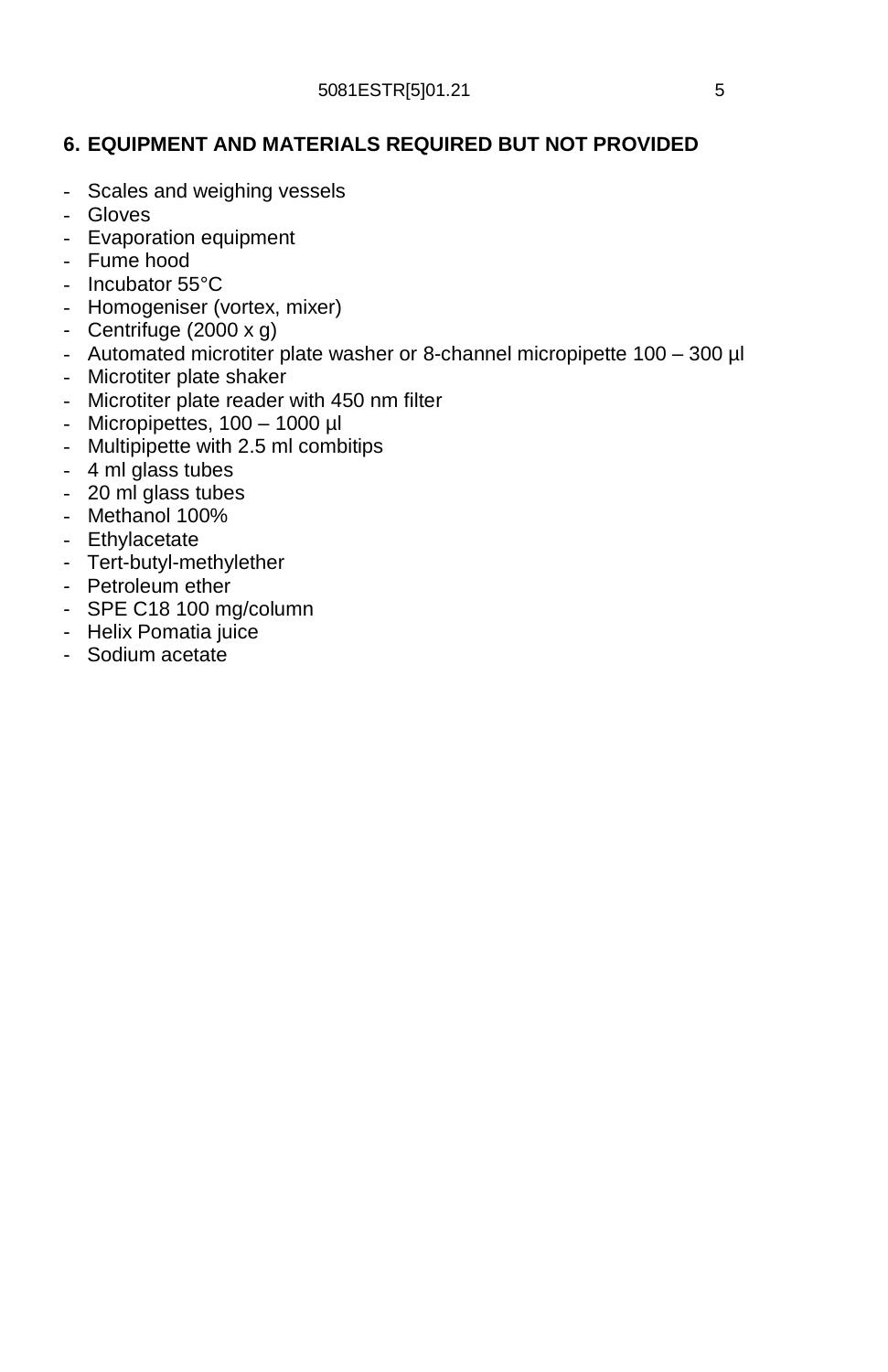## **7. PRECAUTIONS**

- This kit may contain hazardous substances. For hazard notes please refer to the appropriate safety data sheets (SDS).
- Avoid contact of all biological materials with skin and mucous membranes.
- Do not pipette by mouth.
- Do not eat, drink, smoke, store or prepare foods, or apply cosmetics within the designated work area.
- Do not use components past expiration date and do not use components from different lots.
- Each well is ultimately used as an optical cuvette. Therefore, do not touch the under surface of the wells, prevent damage and dirt.
- All components should be completely dissolved before use. Take special attention to the substrate and rinsing buffer, which crystallize at +4ºC.
- Optimal results will be obtained by strict adherence to this protocol. Careful pipetting and washing throughout this procedure are necessary to maintain good precision and accuracy.

R-Biopharm Nederland makes no warranty of any kind, either expressed or implied, except that the materials from which its products are made are of standard quality. There is no warranty of merchantability of this product, or of the fitness of the product for any purpose. R-Biopharm Nederland shall not be liable for any damages, including special or consequential damage, or expense arising directly or indirectly from the use of this product.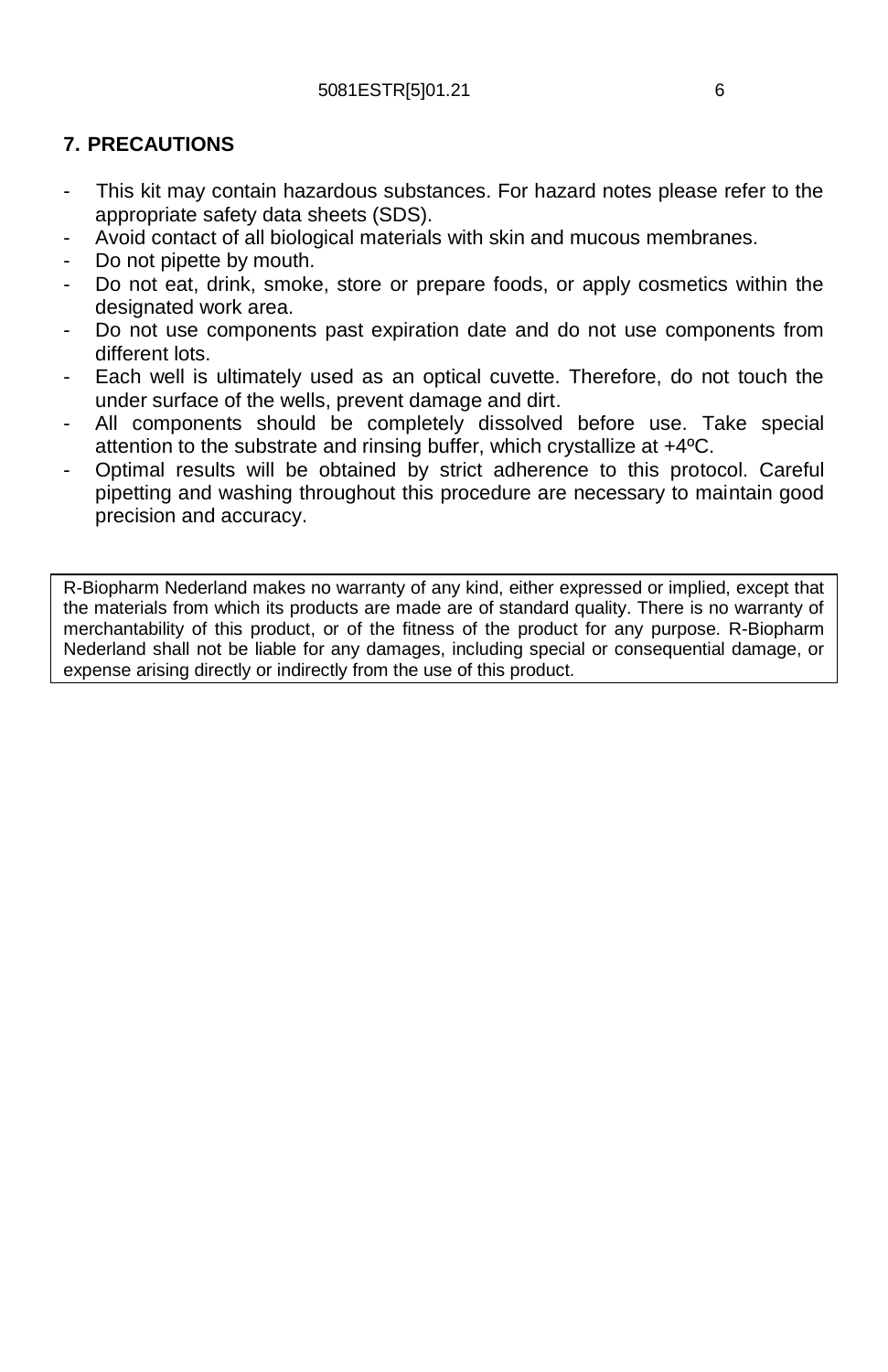## **8. SAMPLE PREPARATIONS**

### 8.1 Tissue direct

- Homogenise approximately 10 grams of sample
- Weigh 1 gram of homogenised sample into a clean tube
- Add 3 ml 100% ethylacetate, vortex
- Mix 15 minutes, head over head (rotor)
- Centrifuge at 2000 x g for 10 minutes
- Pipette 500 µl into a glass tube, evaporate to dryness under a mild stream of nitrogen at 50˚C
- Dissolve the residue with 500 µl sample dilution buffer (see chapter 9)
- Mix thoroughly
- Use 50 µl of this solution in the ELISA

## 8.2. SPE extraction procedure for Tissue

- Remove fat and grind the sample
- To 1 g of homogenised and ground sample add 2 ml of PBS Buffer (see chapter 9), vortex for 15 seconds
- Extract with 8 ml of tert-butyl-methylether
- Vortex thoroughly and mix head over head for 20 minutes
- Centrifuge at  $2000 \times g$  for 10 minutes
- Transfer the supernatant to a 15 ml tube
- Repeat the extraction with 8 ml of tert-butyl-methylether
- Allow the sample to be released from the bottom of the tube Allowing the tertbutyl methyl ether to get the most out of the sample for a second time
- Combine both phases and evaporate under a mild stream of nitrogen at 50°C
- Dissolve the residue in 1 ml methanol/distilled water (80/20)
- Wash the solution with 3 ml of petroleum ether
- Vortex for 15 seconds then centrifuge at 2000  $\times$  g for 5 minutes, remove and reject petroleum ether
- Dilute the residue in 3 ml of distilled water
- Activate the SPE column: add 3 ml of 100% methanol and after that add 2 ml of PBS Buffer Set the speed of the elution at 1 drop/sec.
- Transfer the sample onto the activated column
- Wash the column with 2 ml methanol/distilled water (40/60)
- Dry column for 2 minutes under vacuum
- Elute with 1 ml methanol/distilled water (80/20)
- Evaporate under a mild stream of nitrogen at 50°C
- Dissolve the residue in 100 μl of methanol and 900 μl of dilution buffer
- Use 50 μl of this solution in the ELISA.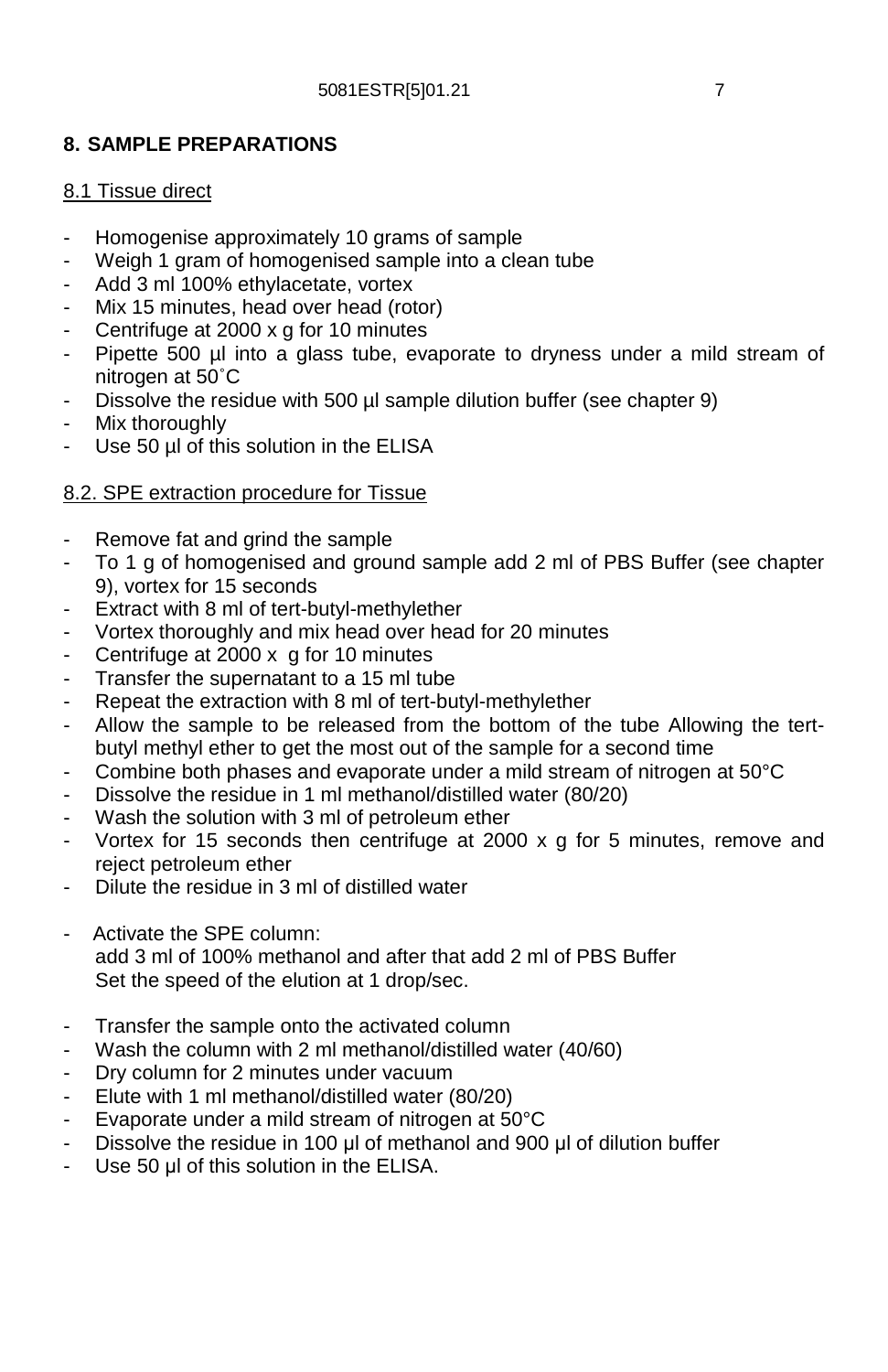### 8.3 Plasma and serum direct

- Pipette 1ml of Plasma/Serum into a clean tube
- Add 3 ml 100% ethylacetate, vortex
- Mix 5 minutes, head over head (rotor)
- Centrifuge at 2000 x g for 10 minutes
- Pipette 500 µl into a glass tube, evaporate to dryness under a mild stream of nitrogen at 50˚C
- Dissolve the residue with 500 µl sample dilution buffer (see chapter 9)
- Mix thoroughly
- Dilute this 4 more times in sample dilution buffer
- Use 50 µl of this solution in the ELISA

### 8.4 SPE extraction procedure for urine

- To 0.5 ml of homogenised urine samples add 3 ml of Buffer 1 (see chapter 9)
- Add 8 μl of Helix Pomatia juice
- Incubate for 3 hours at 55°C or overnight at room temperature
- Activate the column: add 3 ml of 100% methanol and after that add 2 ml of Buffer 1. Set the speed of the elution at 1 drop/sec.
- Transfer the hydrolysed sample onto the activated column
- Pipette 2 ml of Buffer 1
- Pipette 3 ml of methanol/distilled water (40/60)
- Dry the column for 2 minutes under vacuum
- Elute slowly with 1 ml of methanol/distilled water (80/20) : 15 drops/minute
- Evaporate the eluent under a mild stream of nitrogen at 50°C
- Dissolve the residue in a mix of dilution buffer/methanol (200 μl of methanol and 1.8 ml of dilution buffer)
- Use 50 μl of this solution in the ELISA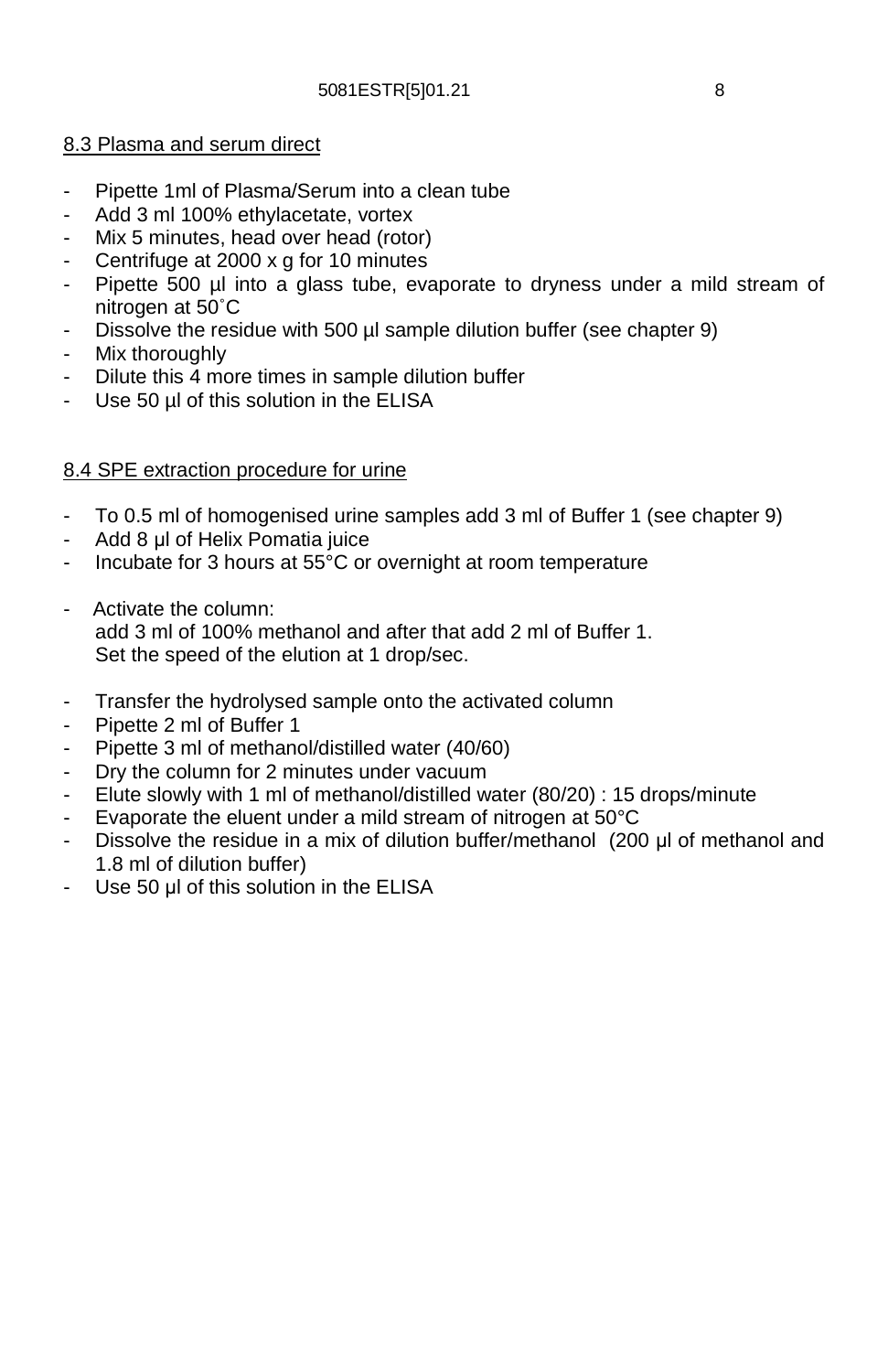### **9. PREPARATION OF REAGENTS**

Before beginning the test, the reagents should be brought up to ambient temperature. Any reagents not used should be put back into storage immediately at +2ºC to +8ºC. Prepare reagents fresh before use.

#### Microtiter plate

Return unused strips into the resealable bag with desiccant and store at  $+2^{\circ}C$  to +8ºC for use in subsequent assays. Retain also the strip holder.

#### Dilution buffer

This buffer is used for the dilution of conjugate, antibody and samples. The dilution buffer is 10x concentrated. Before dilution (10 ml buffer + 90 ml distilled water) the concentrated buffer should be at room temperature (20ºC to 25ºC) and thoroughly mixed. Concentrated buffer can show precipitates, mix well before dilution. The diluted buffer can be stored at +2°C to +8°C.

### Sample dilution buffer

Sample dilution buffer is not provided in the kit. Prepare this buffer as follows: Take 18 ml dilution buffer, add 2 ml 100% methanol, mix and store this buffer at 4ºC until use.

#### **Conjugate**

The conjugate is 100x concentrated. Spin down the conjugate in the vial by a short centrifugation step (1 min. 1000 x g). Add 5  $\mu$  of the concentrated conjugate to 495 μl dilution buffer. Per 2 x 8 wells 400 μl of conjugate solution is required. Store concentrated conjugate immediately upon use at 2°C - 8°C

### Antibody

The antibody is 100x concentrated. Spin down the antibody in the vial by a short centrifugation step (1 min. 1000 x g). Add 5 μl of the concentrated antibody to 495 μl dilution buffer. Per 2 x 8 wells 400 μl of antibody solution is required. Store concentrated antibody immediately upon use at 2°C - 8°C

#### Rinsing buffer

The rinsing buffer is delivered 20x concentrated. Prepare dilutions freshly before use. For each strip 20 ml of diluted rinsing buffer is used (1 ml concentrated rinsing buffer + 19 ml distilled water).

#### Substrate/chromogen solution

The substrate/chromogen solution (ready-to-use) tends to precipitate at +4ºC. Take care that this vial is at room temperature when used (keep in the dark) and mix the content before pipetting into the wells.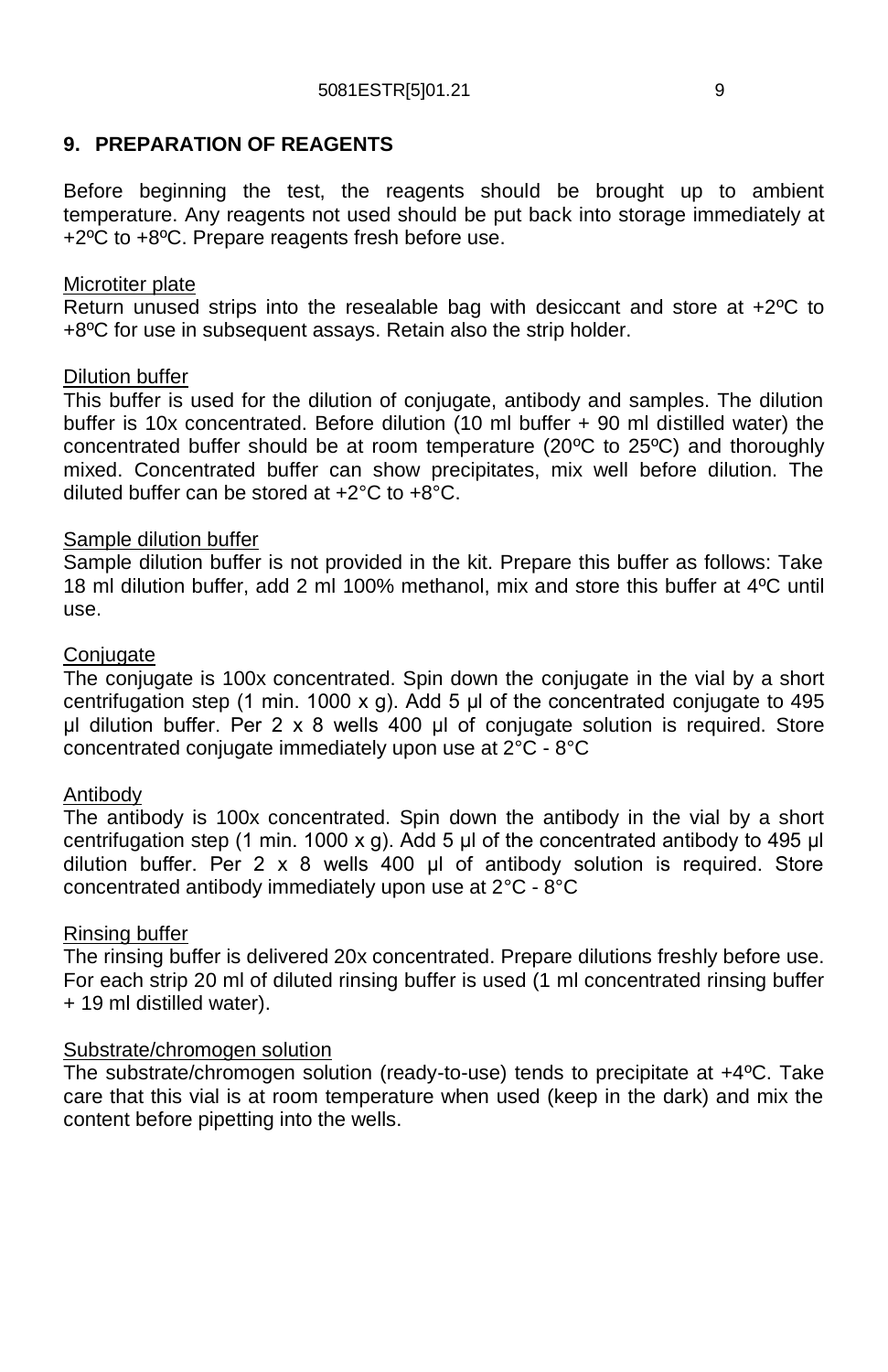Buffer 1 50 mM sodium acetate buffer, pH 4.8: 0.41 g sodium acetate in 100 ml distilled water. Adjust pH to 4.8 with 20% of acetic acid

**PBS Buffer** 

| Na2HPO4 | 0.77q                           |
|---------|---------------------------------|
| KH2PO4  | 0.18q                           |
| NaCl    | 9.94q                           |
|         | In 1 I water, adjust pH to 7.4. |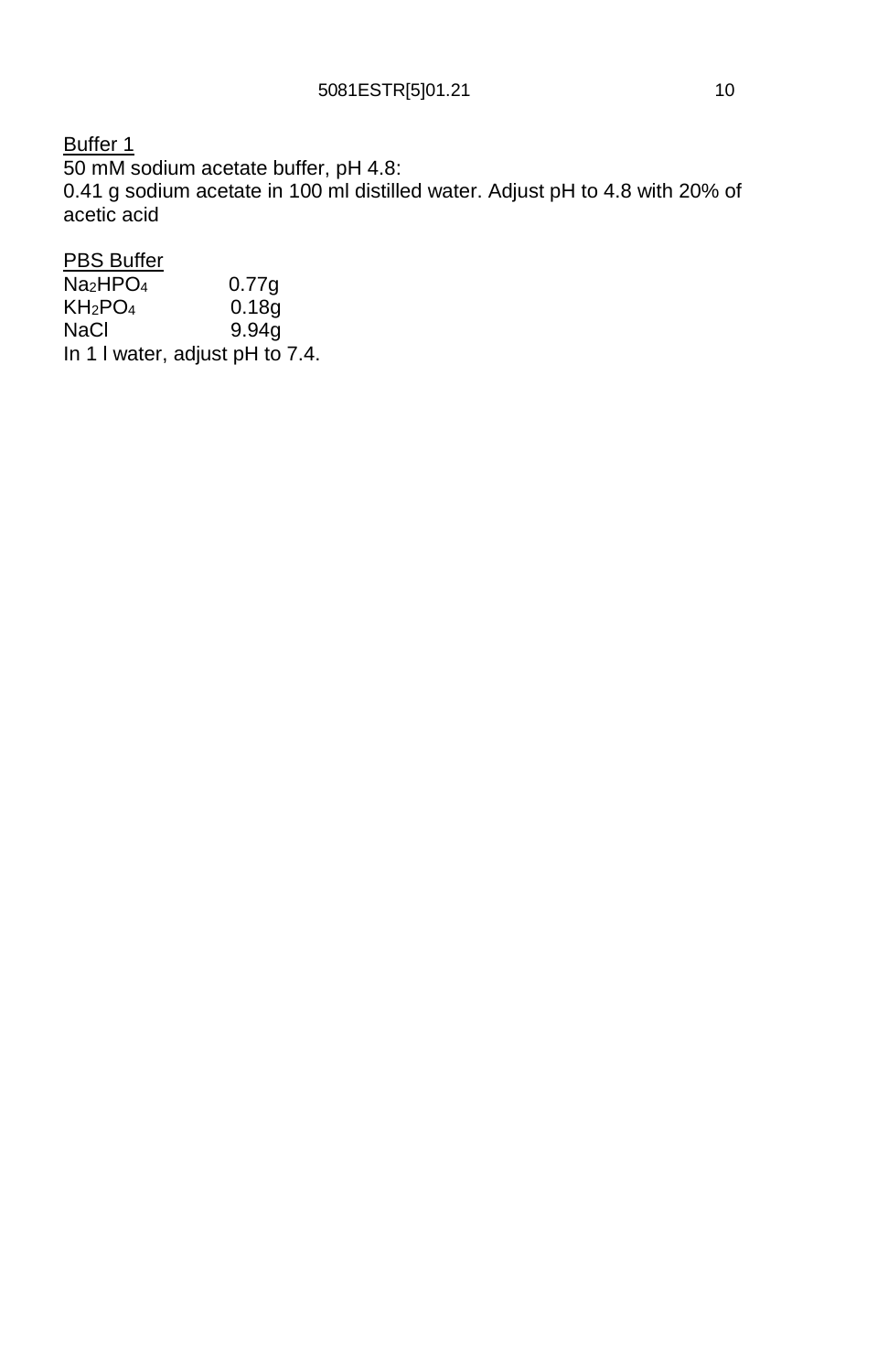## **10. ASSAY PROCEDURE**

### Rinsing protocol

In ELISA's, between each immunological incubation step, unbound components have to be removed efficiently. This is reached by appropriate rinsing. It should be clear that each rinsing procedure must be carried out with care to guarantee good inter- and intra-assay results.

Basically, manual rinsing or rinsing with automatic plate wash equipment can be performed as follows:

#### Manual rinsing

- 1. Empty the contents of each well by turning the microtiter plate upside down and remove residual liquid by striking the plate against a paper towel.
- 2. Fill all the wells to the rims  $(300 \mu l)$  with rinsing solution.
- 3. This rinsing cycle  $(1 \text{ and } 2)$  should be carried out 3 times.
- 4. Turn the plate upside down and empty the wells by a firm short vertical movement.
- 5. Place the inverted plate on absorbent paper towels and tap the plate firmly to remove residual rinsing solution from the wells.
- 6. Take care that none of the wells dry out before the next reagent is dispensed.

#### Rinsing with automatic microtiter plate wash equipment

When using automatic plate wash equipment, check that all wells can be aspirated completely, that the rinsing solution is nicely dispensed reaching the rim of each well during each rinsing cycle. The washer should be programmed to execute three rinsing cycles.

## **Assay Protocol**

- 1. Prepare samples according to Chapter 8 and prepare reagents according to Chapter 9.
- 2. Pipette 100 µl of zero standard in duplicate (wells H1, H2, blank). Pipette 50 µl of zero standard (Bmax) in duplicate (wells A1, A2). Pipette 50 µl of each of the standard solutions in duplicate (wells B1,2 to G1,2 i.e. 0.02, 0.05, 0.10, 0.25, 1.0 and 2.0 ng/ml).
- 3. Pipette 50 µl of each sample solution in duplicate into the remaining wells of the microtiter plate.
- 4. Pipette 25 µl of conjugate (ethynylestradiol-HRP) to all wells, except H1 and H2.
- 5. Pipette 25 µl of antibody solution to all wells except H1 and H2.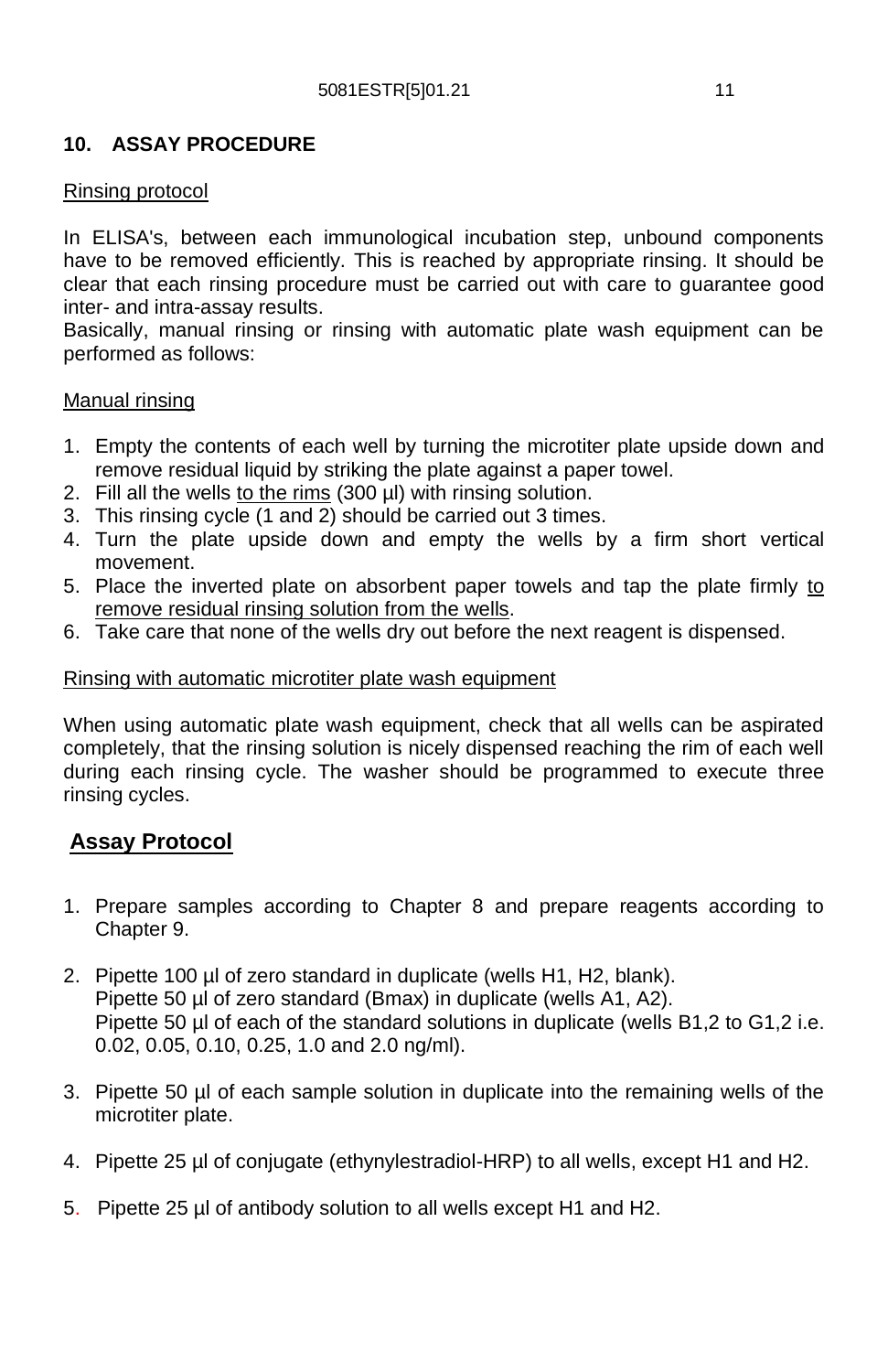- 6. Seal the microtiter plate and shake the plate for a few seconds on a microtiter plate shaker.
- 7. Incubate for 2 hours in the dark at 4ºC.
- 8. Discard the solution from the microtiter plate and wash 3 times with rinsing buffer.
- 9. Pipette 100 µl of substrate solution into each well.
- 10. Incubate 30 minutes in the dark at room temperature (20ºC to 25ºC).
- 11. Add 100 µl of stop solution to each well.
- 12. Read the absorbance values immediately at 450 nm.

### **11. INTERPRETATION OF RESULTS**

Subtract the mean optical density (O.D.) of the wells H1 and H2 (Blank) from the individual O.D. of the wells containing the standards and the samples.

The O.D. values of the six standards and the samples (mean values of the duplicates) are divided by the mean O.D. value of the zero standard/ Bmax (wells A1 and A2) and multiplied by 100. The zero standard/ Bmax is thus made equal to 100% (maximal absorbance) and the other O.D. values are quoted in percentages of the maximal absorbance.

O.D. standard (or sample)

-----x 100 = percentage maximal absorbance

O.D. zero standard/ Bmax

#### Calibration curve:

The values (percentage maximal absorbance) calculated for the standards are plotted on the Y-axis versus the analyte equivalent concentration (ng/ml) on a logarithmic X-axis.

#### Alternative for calibration curve:

The value of absorption (logit) calculation of the standards are plotted on Y-axis versus the analyte equivalent concentration on a logarithmic X-axis.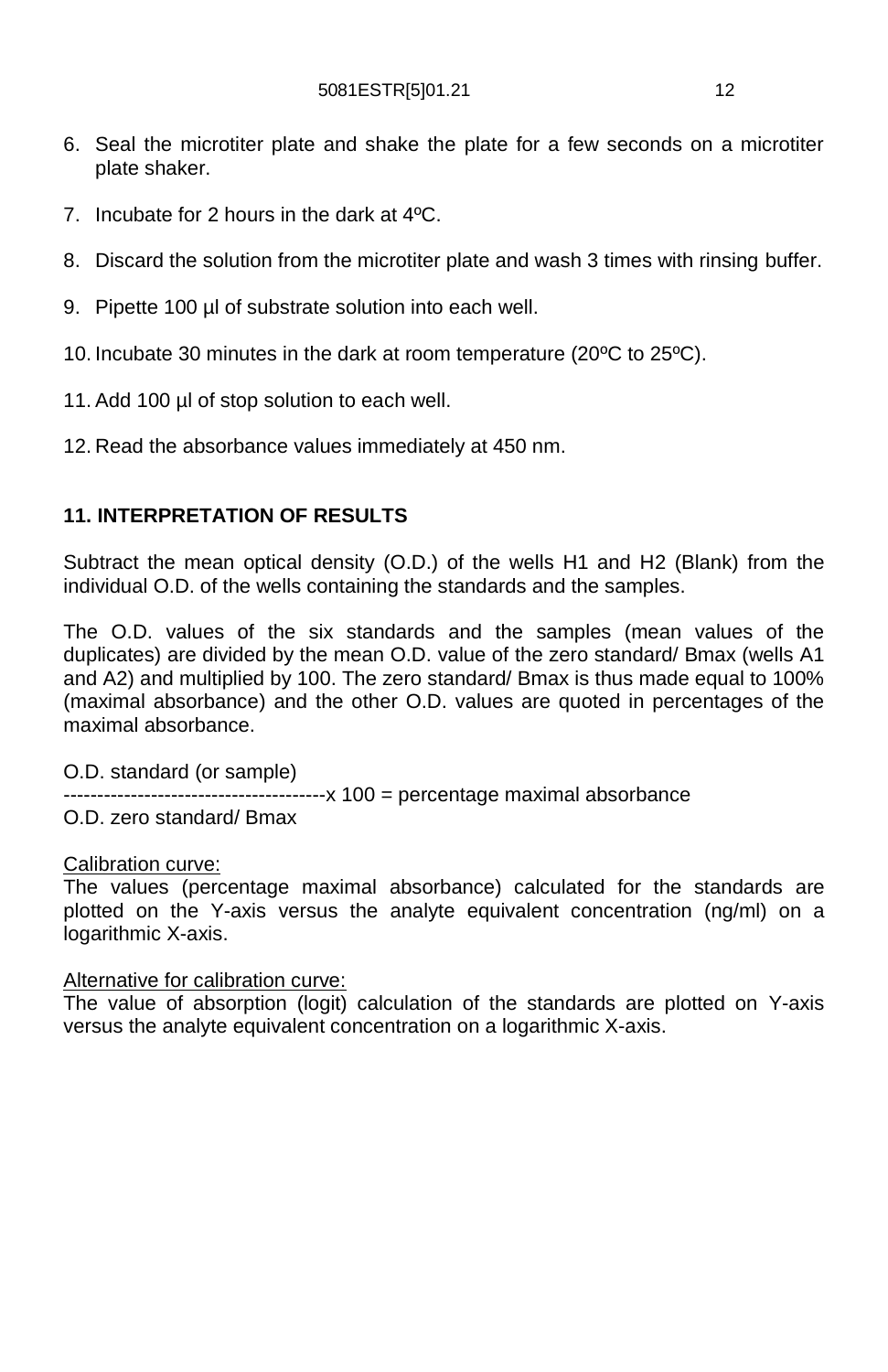

**Figure 1 : Example of a calibration curve**

The amount of ethynylestradiol in the samples is expressed as ethynylestradiol equivalents. The ethynylestradiol equivalents in the samples (ng/ml) corresponding to the % maximal absorbance of each extract can be read from the calibration curve.

### 8.1 Tissue direct

To obtain the ethynylestradiol content in tissue samples, the calculated ethynylestradiol equivalents has to be multiplied by a factor 3.

#### 8.2 SPE Tissue

The ethynylestradiol equivalents can be read directly from the standard curve.

#### 8.3.Plasma and Serum

To obtain the ethynylestradiol content in Plasma and Serum samples, the calculated ethynylestradiol equivalents has to be multiplied by a factor 12.

#### 8.4 SPE urine

To obtain the ethynylestradiol content in urine samples, the calculated ethynylestradiol equivalents has to be multiplied by a factor 4.